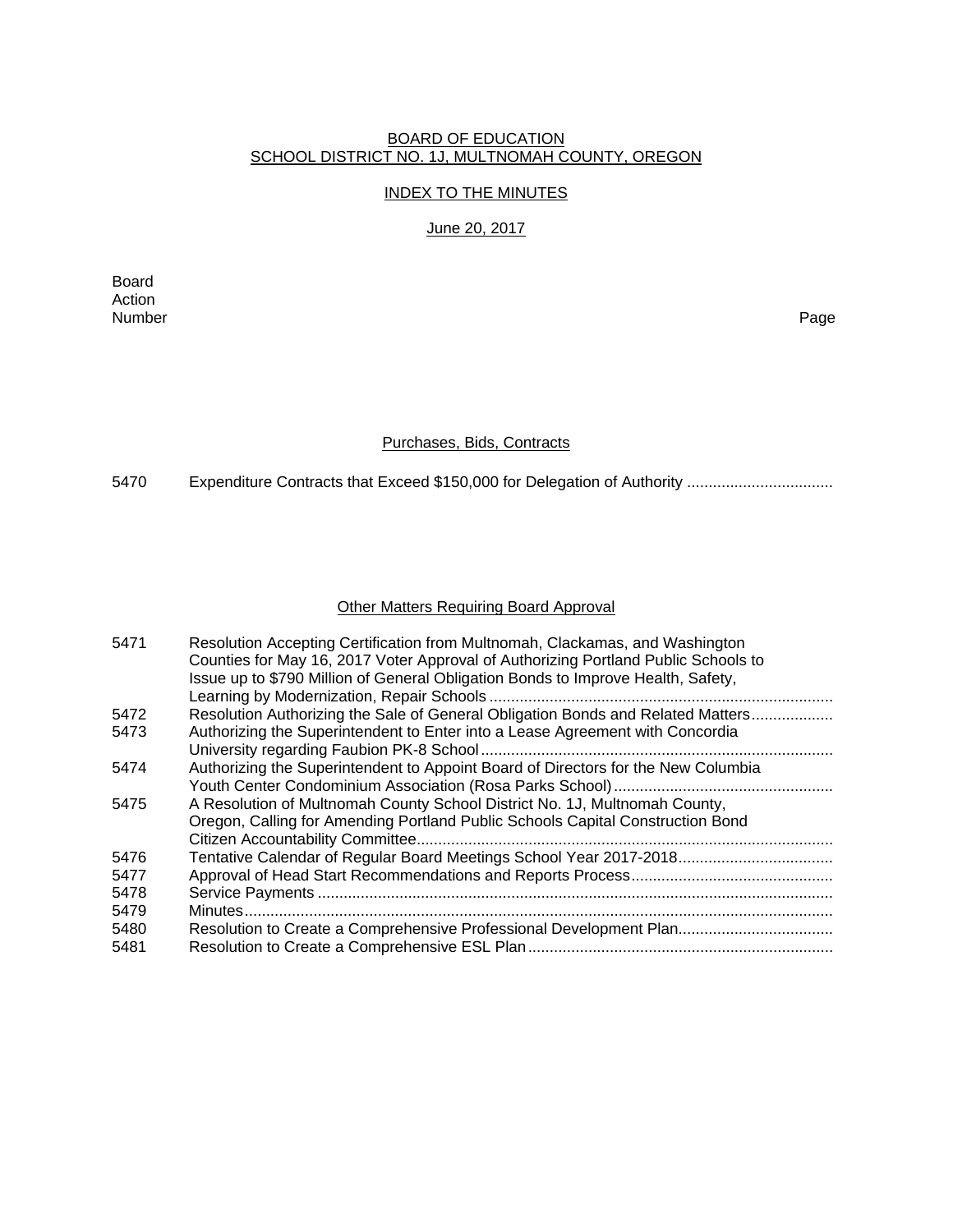June 20, 2017

## Purchases, Bids, Contracts

The Interim Superintendent RECOMMENDED adoption of the following item:

## Number 5470

Director Anthony moved and Director Esparza Brown seconded the motion to adopt the above numbered item. The motion was put to a voice vote and passed by a vote of 5-0-1 (5-yes, 0-no, 1-abstention [Buel]), with Director Kohnstamm absent.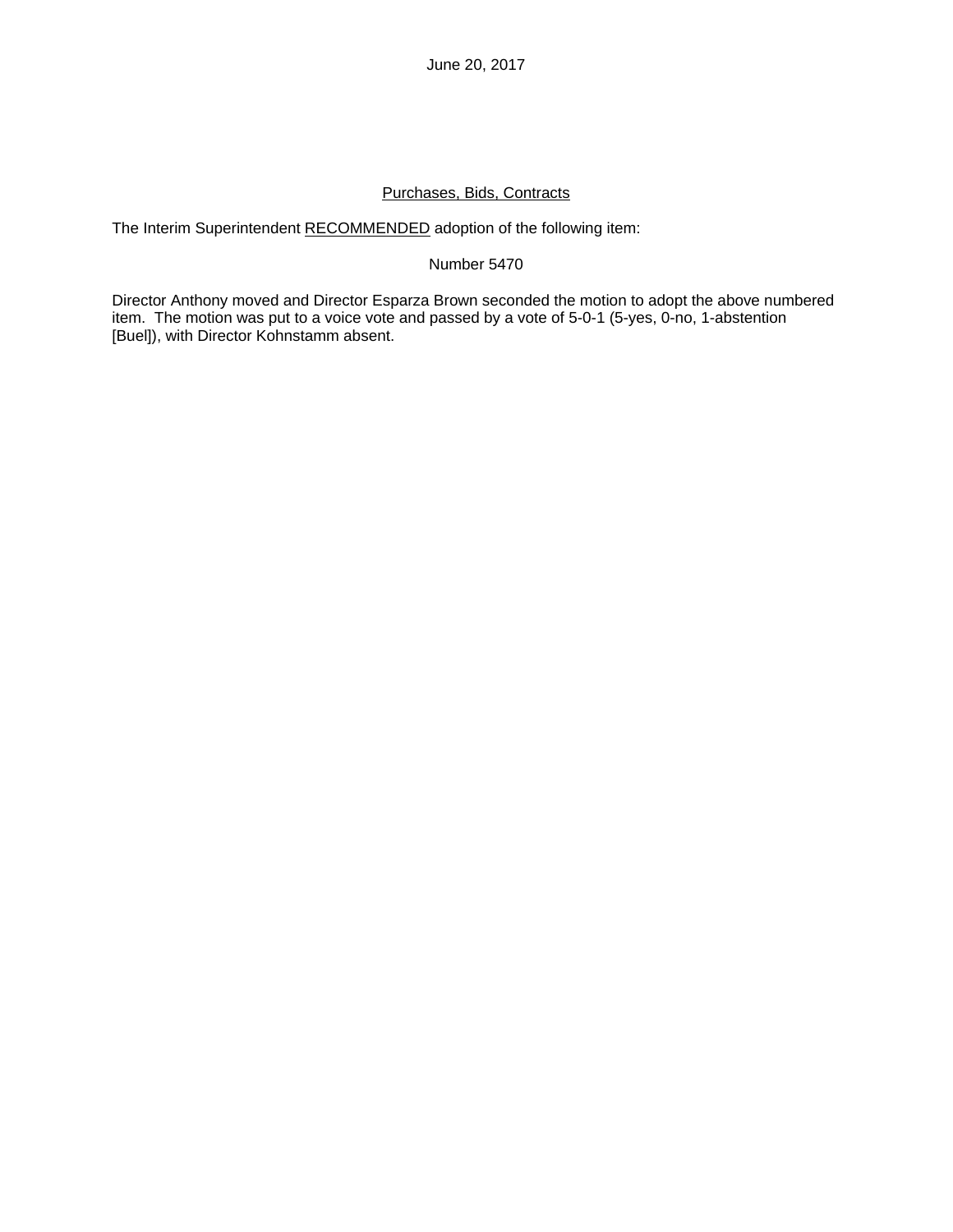## Expenditure Contracts that Exceed \$150,000 for Delegation of Authority

## **RECITAL**

Portland Public Schools ("District") Public Contracting Rules PPS-45-0200 ("Authority to Approve District Contracts; Delegation of Authority to Superintendent") requires the Board of Education ("Board") enter into contracts and approve payment for products, materials, supplies, capital outlay, equipment, and services whenever the total amount exceeds \$150,000 per contract, excepting settlement or real property agreements. Contracts meeting this criterion are listed below.

## **RESOLUTION**

The Superintendent recommends that the Board approve these contracts. The Board accepts this recommendation and by this resolution authorizes the Deputy Clerk to enter into the following agreements.

| Contractor                              | Contract<br>Term                                                                             | <b>Contract Type</b>                  | <b>Description of Services</b>                                                                                                                                                                                                                                                                                                  | Contract<br>Amount                                                       | Responsible<br>Administrator,<br><b>Funding Source</b>     |
|-----------------------------------------|----------------------------------------------------------------------------------------------|---------------------------------------|---------------------------------------------------------------------------------------------------------------------------------------------------------------------------------------------------------------------------------------------------------------------------------------------------------------------------------|--------------------------------------------------------------------------|------------------------------------------------------------|
| <b>EC Company</b>                       | 6/21/2017<br>through<br>03/31/2018<br>Option to<br>renew<br>annually<br>through<br>3/31/2023 | Cooperative<br>Agreement<br>COA 64407 | Purchase of low voltage<br>electrical services, including<br>installation and repair of<br>security controls, on an as-<br>needed basis for District<br>facilities.<br><b>Administering Contracting</b><br>Agency: State of Oregon<br><b>Cooperative Procurement</b><br>Group: Oregon Cooperative<br><b>Procurement Program</b> | Original Term<br>\$150,000<br>\$750,000 over<br>maximum<br>contract term | J. Vincent<br><b>Fund 101</b><br>Dept. 5597                |
| Open School                             | 7/1/2017<br>through<br>6/30/2018                                                             | <b>Personal Services</b><br>PS 64701  | Provide Open School's Step Up<br>program, designed to help<br>students successfully transition<br>from middle school and develop<br>skills for high school success,<br>to incoming freshman and<br>sophomore academic priority<br>students.<br><b>Direct Negotiation</b><br>PPS-46-0525 (4)                                     | \$1,265,000                                                              | L. Poe<br><b>Fund 101</b><br>Dept. 5431                    |
| Self Enhancement<br>Inc.                | 7/1/2017<br>through<br>6/30/2018                                                             | <b>Personal Services</b><br>PS 64703  | Provide support, advocacy<br>services, and family outreach<br>designed to assist in raising<br>achievement, on-time grade<br>promotion, and on-time<br>graduation to students at<br>Jefferson High School.<br><b>Direct Negotiation</b><br>PPS-46-0525 (4)                                                                      | \$1,473,500                                                              | L. Poe<br><b>Fund 101</b><br>Dept. 5431                    |
| <b>Third Sector New</b><br>England Inc. | 6/21/2017<br>through<br>6/30/2020                                                            | <b>Digital Resources</b><br>DR 64731  | Provide Pre-K iScaffold<br>licenses, eTools access, and<br>professional development for<br>District staff.<br>Copyrighted Materials and<br><b>Creative Works</b><br>PPS-47-0288 (4)                                                                                                                                             | \$250,000                                                                | C. Russo<br><b>Fund 191</b><br>Dept. 5446<br>Project B1001 |

## **NEW CONTRACTS**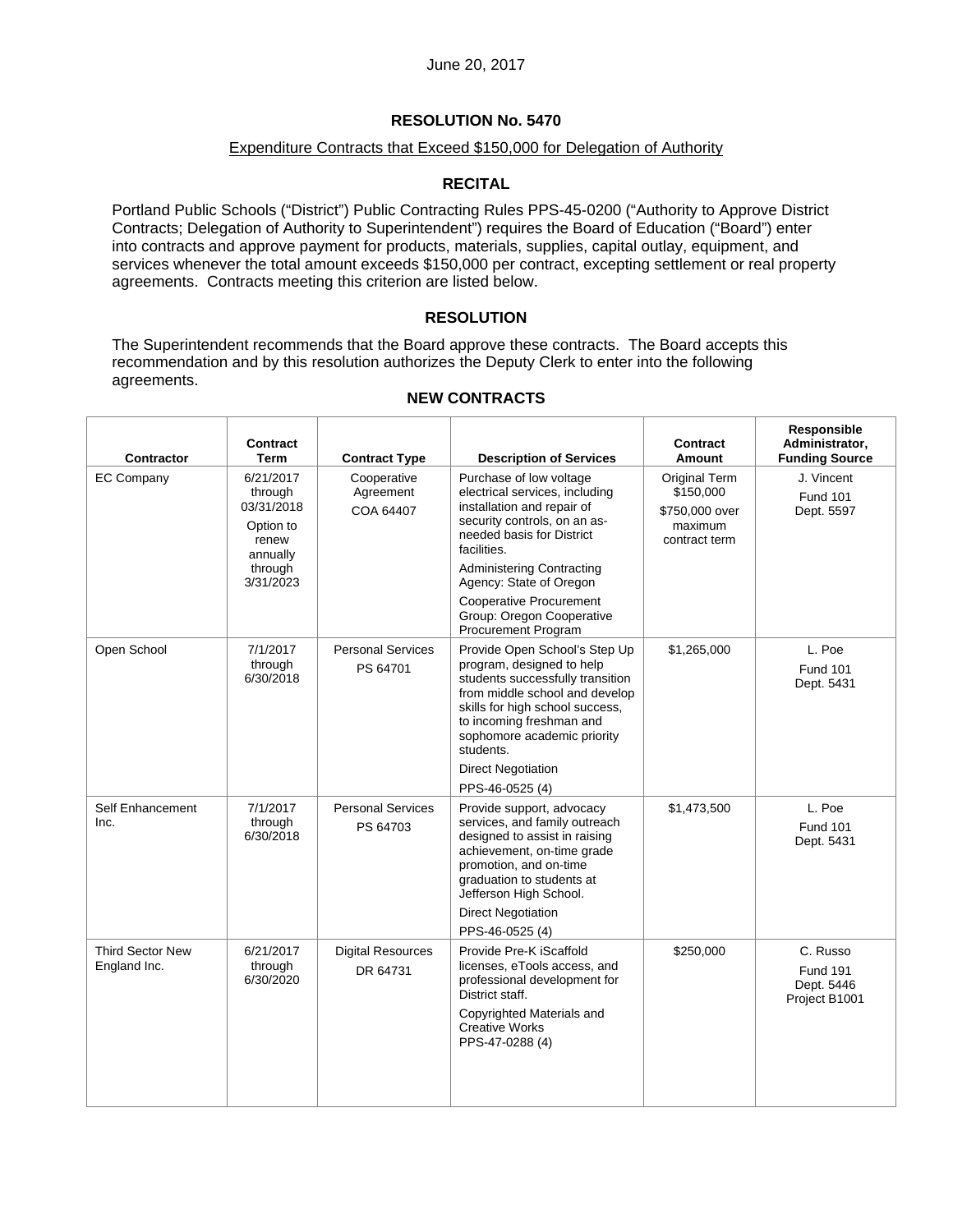| Bake Works Inc.     | 7/1/2017<br>through<br>6/30/2018<br>Option to<br>renew<br>annually<br>through<br>6/30/2022 | <b>Materials</b><br>Requirements<br>MR 64710 | Provide District nutrition<br>services program with USDA<br>foods processing on a<br>requirements basis.<br>RFP 2017-2204                                                                                                                                                    | Original Term<br>\$200,000<br>\$1,000,000 over<br>maximum<br>contract term      | J. Vincent<br><b>Fund 202</b><br>Dept. 5570                 |
|---------------------|--------------------------------------------------------------------------------------------|----------------------------------------------|------------------------------------------------------------------------------------------------------------------------------------------------------------------------------------------------------------------------------------------------------------------------------|---------------------------------------------------------------------------------|-------------------------------------------------------------|
| Apple & Eve LLC     | 7/1/2017<br>through<br>6/30/2018<br>Option to<br>renew<br>annually<br>through<br>6/30/2022 | <b>Materials</b><br>Requirements<br>MR 64709 | Provide District nutrition<br>services program with USDA<br>foods processing on a<br>requirements basis.<br>RFP 2017-2204                                                                                                                                                    | Original Term<br>\$290,000<br>\$1,250,000 over<br>maximum<br>contract term      | J. Vincent<br><b>Fund 202</b><br>Dept. 5570                 |
| Dave's Baking Co.   | 7/1/2017<br>through<br>6/30/2018<br>Option to<br>renew<br>annually<br>through<br>6/30/2022 | <b>Materials</b><br>Requirements<br>MR 64724 | Provide District nutrition<br>services program with USDA<br>foods processing on a<br>requirements basis.<br>RFP 2017-2204                                                                                                                                                    | <b>Original Term</b><br>\$160,000<br>\$800,000 over<br>maximum<br>contract term | J. Vincent<br><b>Fund 202</b><br>Dept. 5570                 |
| <b>ES Foods</b>     | 7/1/2017<br>through<br>6/30/2018<br>Option to<br>renew<br>annually<br>through<br>6/30/2022 | <b>Materials</b><br>Requirements<br>MR 64725 | Provide District nutrition<br>services program with USDA<br>foods processing on a<br>requirements basis.<br>RFP 2017-2204                                                                                                                                                    | Original Term<br>\$200,000<br>\$1,000,000 over<br>maximum<br>contract term      | J. Vincent<br><b>Fund 202</b><br>Dept. 5570                 |
| Piper Jaffray & Co. | 7/1/2017<br>through<br>6/30/2020                                                           | <b>Personal Services</b><br>PS 64702         | Provide advice to the District<br>about capital and/or non-capital<br>financing options, the<br>amount(s) and type of debt to<br>issue, and other matters related<br>to capital and/or non-capital<br>budgeting and finance.<br><b>Direct Negotiation</b><br>PPS-46-0525 (4) | \$300,000                                                                       | Y. Awwad<br><b>Fund 451</b><br>Dept. 5511<br>Project: DE420 |

# **NEW INTERGOVERNMENTAL AGREEMENTS ("IGAs")**

| <b>Description of Services</b><br><b>Contract Type</b><br>Contractor<br>Term<br>Amount                                                                                                                                                                                                                                                            | Administrator,<br><b>Funding Source</b>    |
|---------------------------------------------------------------------------------------------------------------------------------------------------------------------------------------------------------------------------------------------------------------------------------------------------------------------------------------------------|--------------------------------------------|
| <b>Portland State</b><br>\$212,000<br>8/25/2017<br>PSU: Senior Inquiry with<br>Intergovernmental<br>Jefferson, Roosevelt, &<br>University<br>Agreement<br>through<br>6/30/2018<br>Madison.<br>IGA 64694<br>Provide rigorous, college-level<br>courses to seniors at Jefferson,<br>Roosevelt, and Madison high<br>schools.<br>PSU Contract #446474 | O. Gilson<br><b>Fund 101</b><br>Dept. 5438 |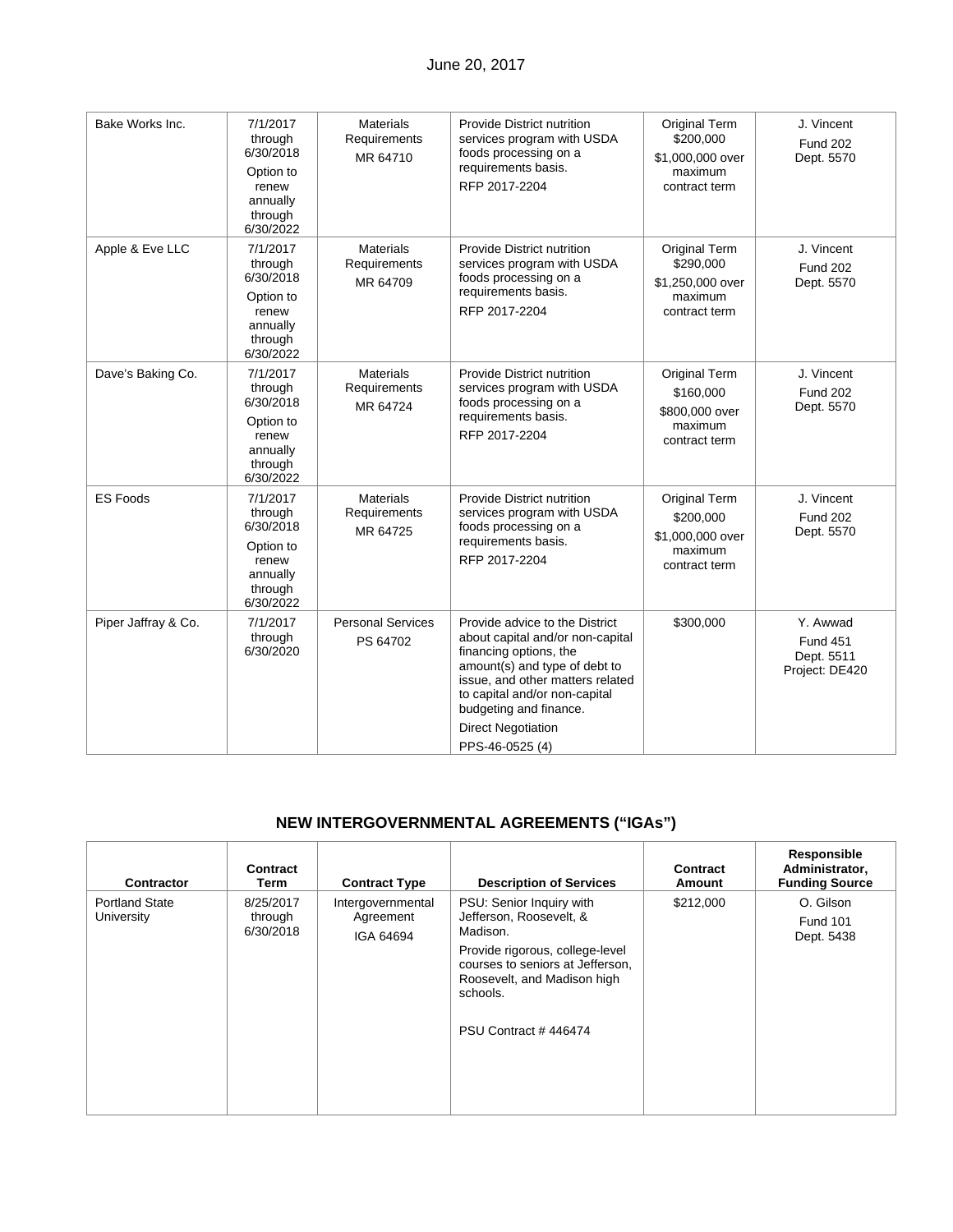## June 20, 2017

| <b>Multnomah Education</b><br>Service District | 7/1/2015<br>through<br>6/30/2018 | Intergovernmental<br>Agreement<br>IGA 64711 | Perform all functions of<br>Medicaid administrative<br>claiming processes for the<br>District. Data processing,<br>coordination with District<br>coordinator, processing results,<br>collecting funds and remitting<br>the District's share of revenue<br>by the activity.<br>MESD contract # C02333 | \$200,000 | Y. Awwad<br><b>Fund 101</b><br>Dept. 6299                |
|------------------------------------------------|----------------------------------|---------------------------------------------|------------------------------------------------------------------------------------------------------------------------------------------------------------------------------------------------------------------------------------------------------------------------------------------------------|-----------|----------------------------------------------------------|
| <b>Portland State</b><br>University            | 6/20/17<br>through<br>9/30/18    | Intergovernmental<br>Agreement<br>IGA 64718 | PSU and PPS will partner to<br>expand PSU's Transformative<br>Data Inquiry Project (TDIP) to<br>include a growing number of<br>CAP cohort educators and<br>other staff in professional<br>development around holistic<br>data collection, synthesis, and<br>reporting systems.                       | \$230,000 | A. Lopez<br><b>Fund 205</b><br>Dept. 5438<br>Grant G1188 |

## **AMENDMENTS TO EXISTING CONTRACTS**

| <b>Contractor</b>         | Contract<br>Amendment<br>Term     | <b>Contract Type</b>                                | <b>Description of Services</b>                                                                                    | Amendment<br>Amount.<br><b>Contract Total</b> | <b>Responsible</b><br>Administrator,<br><b>Funding Source</b> |
|---------------------------|-----------------------------------|-----------------------------------------------------|-------------------------------------------------------------------------------------------------------------------|-----------------------------------------------|---------------------------------------------------------------|
| <b>ART Public Affairs</b> | 7/1/2017<br>through<br>12/31/2017 | <b>Personal Services</b><br>PS 64062<br>Amendment 1 | Provide communications<br>support while Chief of<br>Community Involvement &<br>Public Affairs position is vacant. | \$90,000<br>\$180,000                         | Y. Awwad<br><b>Fund 101</b><br>Dept. 5406                     |
|                           |                                   |                                                     | <b>Direct Negotiation</b>                                                                                         |                                               |                                                               |
|                           |                                   |                                                     | PPS-46-0525 (4)                                                                                                   |                                               |                                                               |

*Y. Awwad*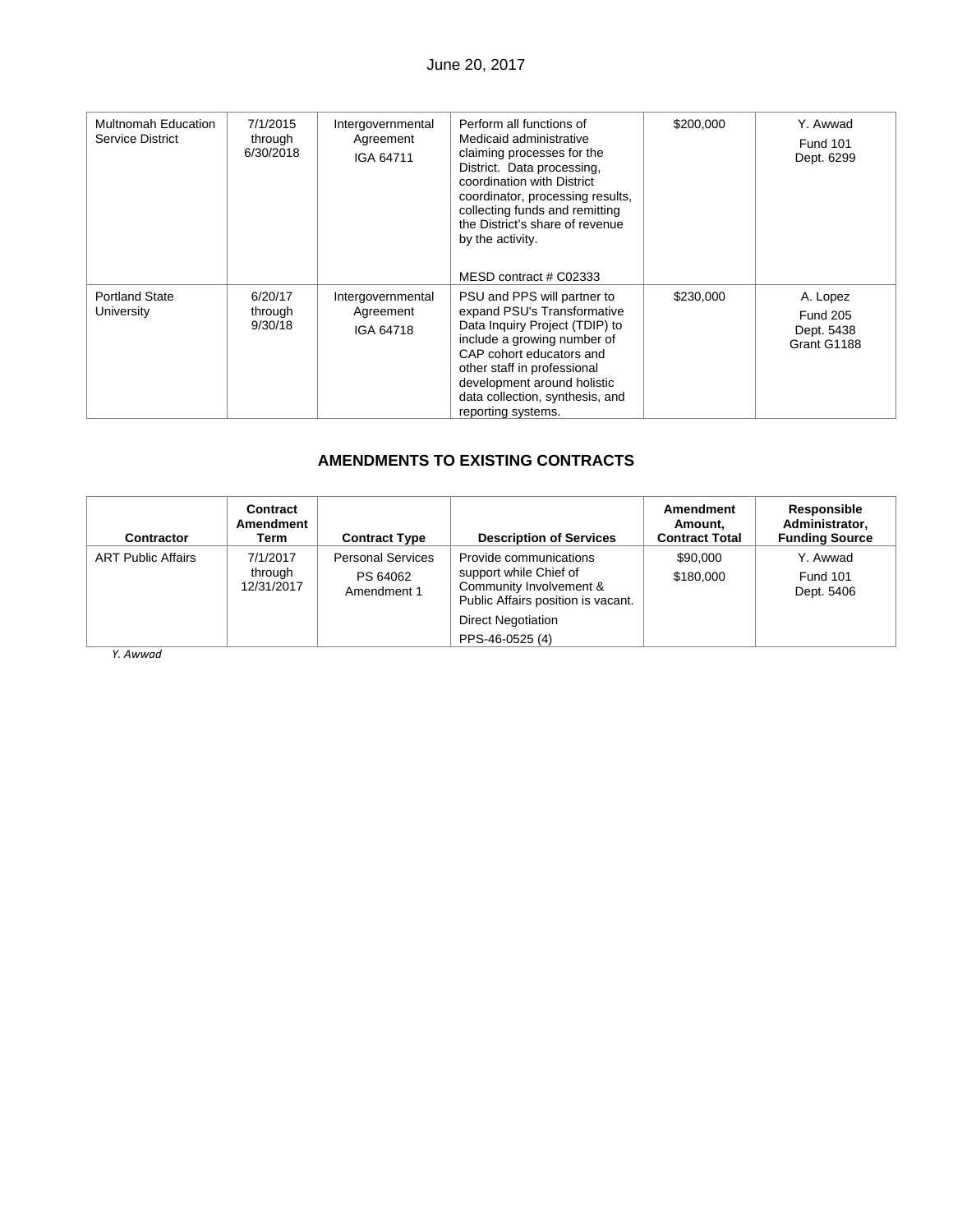June 20, 2017

### Other Matters Requiring Board Approval

The Interim Superintendent RECOMMENDS adoption of the following items:

#### Numbers 5471 through 5481

Director Anthony moved and Director Esparza Brown seconded the motion to adopt Resolutions 5471 through 5479. The motion was put to a voice vote and passed by a vote of 5-0-1 (5-yes, 0-no, 1 abstention [Buel]), with Director Kohnstamm absent.

During the Committee of the Whole, Director Rosen moved and Director Anthony seconded the motion to adopt Resolution 5480. The motion was put to a voice vote and passed by a vote of 4-2 (4-yes, 2-no [Knowles, Esparza Brown]), with Director Kohnstamm absent.

During the Committee of the Whole, Director Anthony moved and Director Rosen seconded the motion to adopt Resolution 5481. The motion was put to a voice vote and passed by a vote of 4-2 (4-yes, 2-no [Knowles, Esparza Brown]), with Director Kohnstamm absent.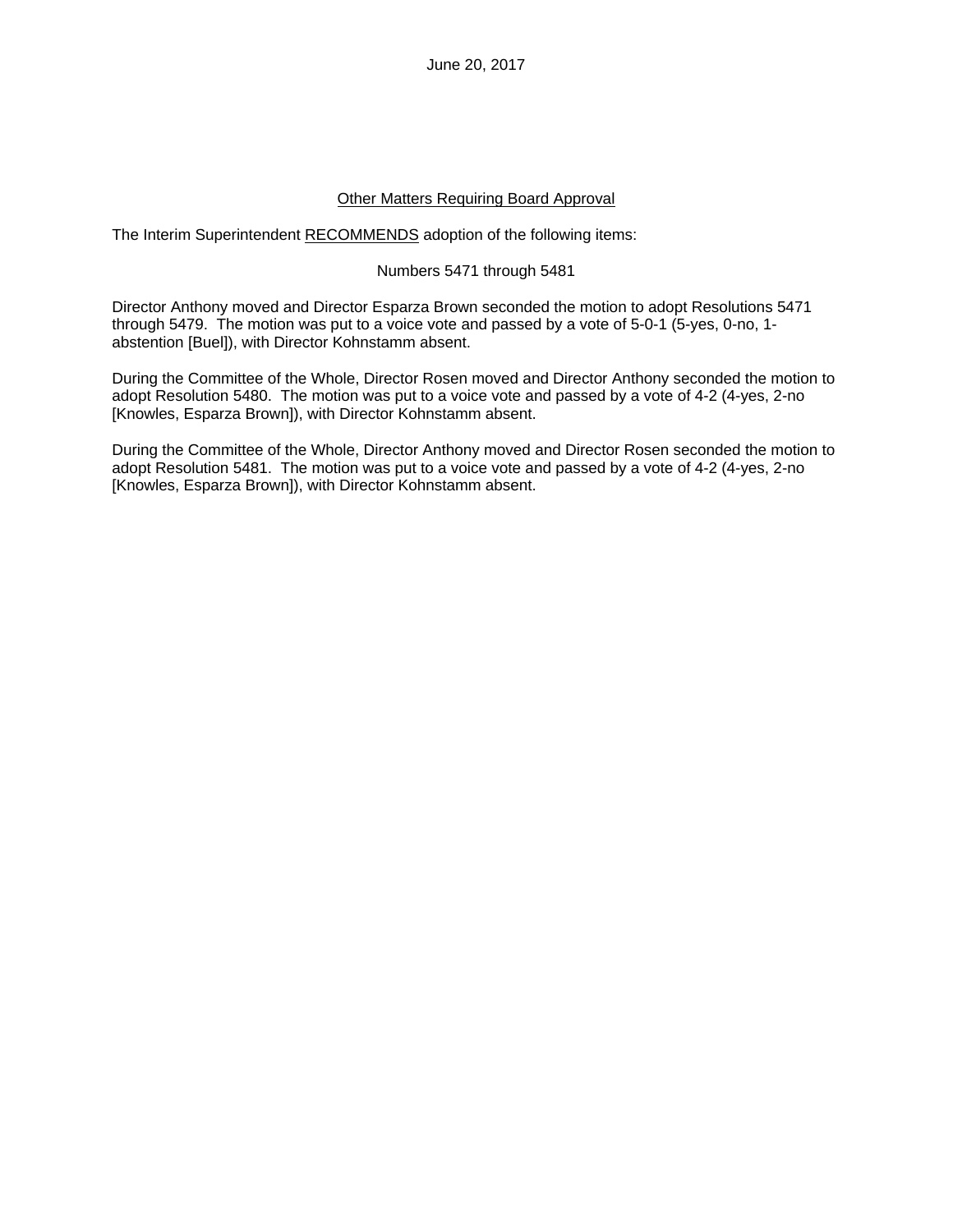#### Resolution Accepting Certification from Multnomah, Clackamas, and Washington Counties for May 16, 2017 Voter Approval of Authorizing Portland Public Schools to Issue up to \$790 million of General Obligation Bonds to Improve Health, Safety, Learning by Modernization, Repair Schools

## **RECITALS**

The District has canvased results of the Election held May 16, 2017, received from Tim Scott, Director of Elections, Multnomah County; Sherry Hall, County Clerk, Clackamas County Elections Division; and Board of Commissioners, Washington County Elections Division.

Which read as follows:

| 26-193<br><b>Portland Public Schools Bond Measure</b>                               |        |       |    |      |  |  |  |  |
|-------------------------------------------------------------------------------------|--------|-------|----|------|--|--|--|--|
| <b>Under Votes</b><br><b>Over Votes</b><br><b>Yes</b><br><b>County</b><br><b>No</b> |        |       |    |      |  |  |  |  |
| <b>Multnomah County</b>                                                             | 79,536 | 40972 | 11 | 1186 |  |  |  |  |
| <b>Clackamas County</b>                                                             | 39     | 43    | 0  |      |  |  |  |  |
| <b>Washington County</b>                                                            | 536    | 239   |    | 18   |  |  |  |  |
| TOTAL<br>12<br>41,254<br>80,111<br>1,204                                            |        |       |    |      |  |  |  |  |

## **RESOLUTION**

Pursuant to ORS 255.295, the Board of Education for School District No. 1J, Multnomah County, Oregon (Portland Public Schools) accepts the certification from the abstract of votes prepared and furnished by the Elections Officers of Multnomah, Clackamas, and Washington Counties, and hereby determines that the voters of the District authorized Portland Public Schools to issue up to \$790 million of general obligation bonds to improve health, safety, learning by modernization, repair schools.

*Y. Awwad*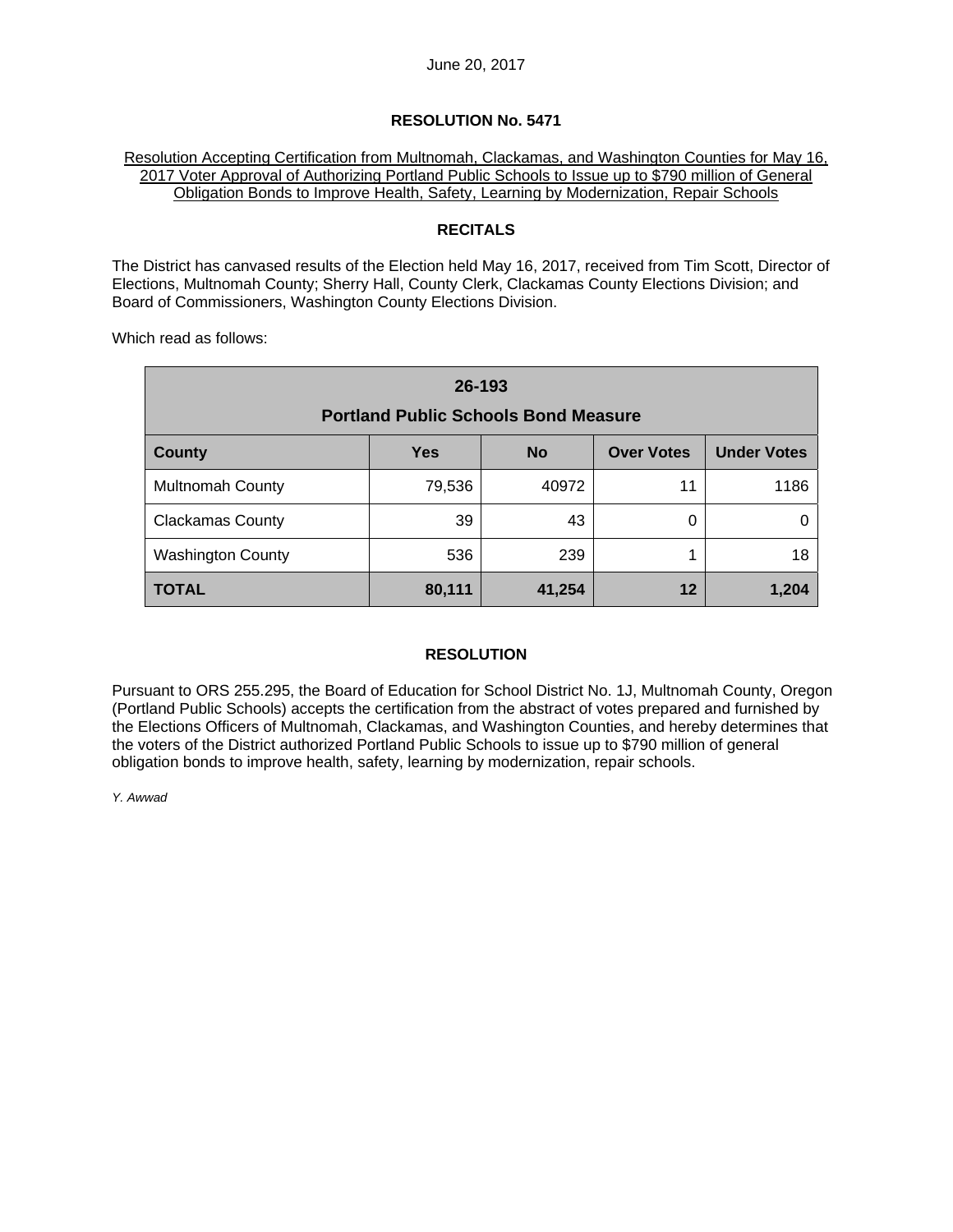## Resolution Authorizing the Sale of General Obligation Bonds and Related Matters

## **RECITALS**

- A. On February 28, 2017, the Board of Portland Public Schools, Multnomah County, Oregon also known as Multnomah County School District 1J ("PPS" or the "District") adopted a resolution authorizing submission to the voters of PPS on May 16, 2017, of a ballot measure authorizing PPS to issue general obligation bonds not exceeding \$790,000,000 to finance capital costs to improve health, safety, learning by modernizing, repairing schools, as described in the 2017 ballot measure. This resolution refers to costs that are eligible to be financed with bonds authorized by the 2017 ballot measure as "2017 Capital Costs."
- B. The election was duly and legally held on May 16, 2017 (the "2017 Bond Election") and the general obligation bonds were approved by a majority of the qualified voters of PPS voting at the election.
- C. In November of 2012 the voters of the District approved a ballot measure authorizing PPS to issue up to \$482 million of general obligation bonds to finance capital costs to improve schools, as described in the 2012 ballot measure. This resolution refers to costs that are eligible to be financed with bonds authorized by the 2012 ballot measure as "2012 Capital Costs."
- D. The Board adopted Resolution No. 4745 on April 1, 2013 to authorize the issuance of up to \$165 million in principal amount of general obligation bonds under the 2012 Bond Election.
- E. On May 1, 2013 the District issued \$144,840,000 in general obligation bonds pursuant to the authority of the 2012 Bond Election and Resolution No. 4745, leaving \$337,160,000 of authority under the 2012 Bond Election and \$20,160,000 of authority under Resolution No. 4745.
- F. The Board adopted Resolution No. 5041 on March 9, 2015 to authorize the issuance of up to \$275 million in principal amount of general obligation bonds under the 2012 Bond Election.
- G. On April 30, 2015 the District issued \$275 million in general obligation bonds pursuant to the authority of the 2012 Bond Election and Resolution No. 5041 leaving \$62,160,000 of authority under the 2012 Bond Election.
- H. It is now desirable to authorize the sale of the remaining general obligation bonds authorized by the 2012 ballot measure in a principal amount up to \$62,160,000, and general obligation bonds authorized by the 2017 ballot measure in a principal amount up to \$790,000,000.

#### **RESOLUTION**

- 1. The Board hereby authorizes the issuance and sale of up to \$62,160,000 in principal amount of general obligation bonds to pay for 2012 Capital Costs and costs related to those bonds (the "2012 Authority Bonds") and up to \$790,000,000 in principal amount of general obligation bonds to pay for 2017 Capital Costs and costs related to those bonds (the "2017 Authority Bonds").
- 2. The District's Deputy Chief Executive Officer, Chief Financial Officer or the person designated by the Deputy Chief Executive Officer or Chief Financial Officer to act under this resolution (each of whom is referred to in this resolution as a "District Official") may, on behalf of the District and without further action by the Board:
	- a. Sell and issue the 2012 Authority Bonds and the 2017 Authority Bonds (collectively, the "Bonds") in one or more series which may be sold at different times.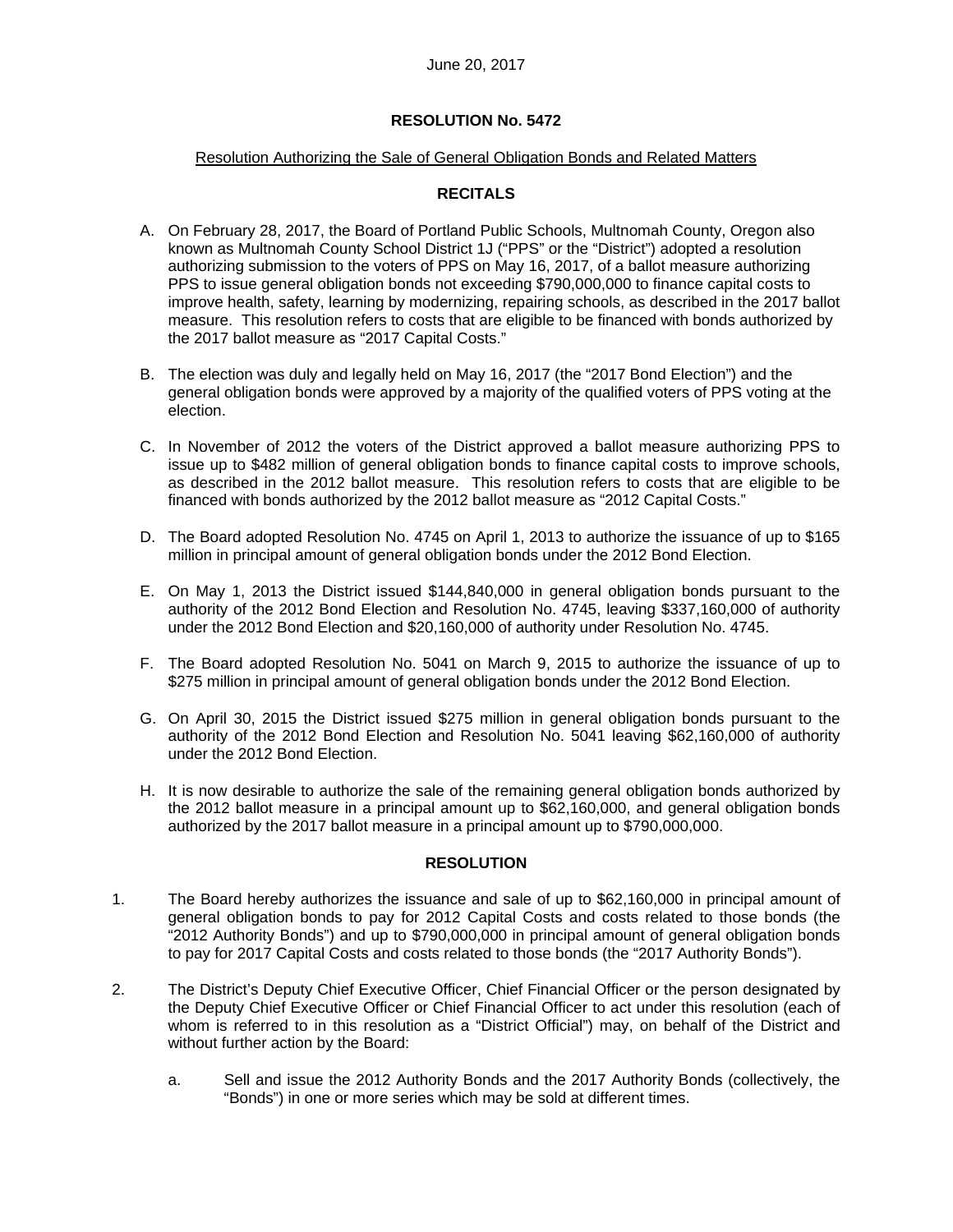- b. Participate in the preparation of, authorize the distribution of, and deem final any official statement or other disclosure documents relating to each series of the Bonds.
- c. Establish the form, final principal amount, maturity schedule, interest rates, sale prices and discount, prepayment terms, and other terms of each series of Bonds.
- d. Execute and deliver a bond declaration for each series of Bonds. The bond declaration for each series may specify the terms under which the series is issued, and may contain covenants for the benefit of Bond owners and any providers of credit enhancement for the Bonds.
- e. Publish a notice of sale, receive bids and award the sale of each series of Bonds to the bidder complying with the notice and offering the most favorable terms to the District, or select one or more underwriters, commercial banks or other investors and negotiate the sale of any series of the Bonds with those underwriters, commercial banks or investors.
- f. Undertake to provide continuing disclosure for each series of Bonds in accordance with Rule 15c2-12 of the United States Securities and Exchange Commission.
- g. Apply for ratings for each series of Bonds, determine whether to purchase municipal bond insurance or obtain other forms of credit enhancement (such as the Oregon School Bond Guaranty Program) for each series of Bonds, enter into agreements with the providers of credit enhancement, and execute and deliver related documents.
- h. Appoint paying agents and other service providers for the Bonds and negotiate the terms of and execute agreements with those service providers.
- i. Take all action and execute all documents necessary to obtain a grant under the Oregon Department of Education's Oregon School Capital Improvement Matching Program.
- j. Determine whether each series of Bonds will bear interest that is excludable from gross income under the Internal Revenue Code of 1986, as amended, or is includable in gross income under that code. If a series bears interest that is excludable from gross income under that code, the District Official may enter into covenants to maintain the excludability of interest on that series of the Bonds from gross income.
- k. If permitted by federal law, issue any series of Bonds as taxable bonds that are eligible for federal interest subsidies or tax credits, and enter into related covenants.
- l. Sell and issue one or more series of the Bonds to provide interim financing for 2012 Capital Costs or 2017 Capital Costs, enter into lines of credit or similar documents which permit the District to draw Bond proceeds over time, and issue Bonds to refund the Bonds that provide interim financing for those capital costs. Bonds that are issued to refund interim financing Bonds are not be subject to the limit in Section 1 on the principal amount of Bonds that may be issued.
- m. Execute any documents and take any other action in connection with the Bonds which the District Official finds will be advantageous to the District.

*Y. Awwad*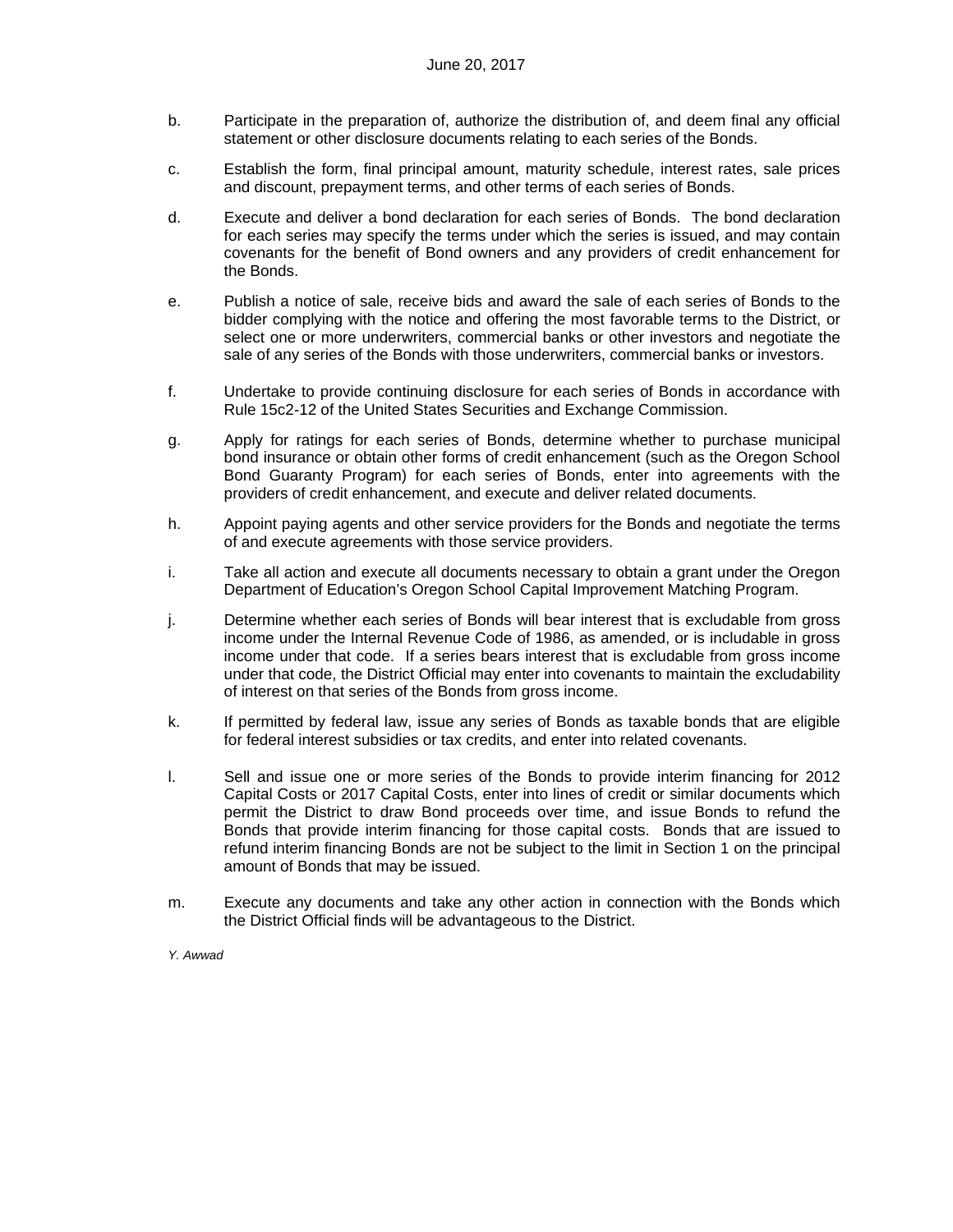#### Authorizing the Superintendent to Enter into a Lease Agreement with Concordia University regarding Faubion PK-8 School

## **RECITALS**

- A. Concordia University and Portland Public Schools have a long-standing relationship which has mutually benefited students of each institution, with ongoing tutoring and mentoring at several schools and specifically at Faubion PK-8 School.
- B. Portland Public Schools and Concordia University have jointly used each other's facilities to expand and enrich the program offerings of each institution including PPS' play fields as well as Concordia's new library and sports complex.
- C. Concordia University students, particularly through their Student Service Corps, have donated hours of assistance to Faubion students to improve their academic success, while allowing Concordia students to receive valuable hands-on teaching experience.
- D. There are significant needs within the Cully-Concordia neighborhoods which a new Faubion PreK-8 school will help address including a health clinic, early learner center, family resource center, and other wrap around services.
- E. In November 2012, voters approved a school building improvement bond which featured the rebuilding of Faubion PreK-8 school in partnership with Concordia University.
- F. Concordia University and Portland Public Schools entered into a Memorandum of Understanding in September 2012 and a Predevelopment Agreement in September 2013 delineating the responsibilities of the parties to guide master planning and partnership development for school replacement. The Predevelopment Agreement anticipated a Development Agreement to guide school funding and construction.
- G. Portland Public Schools and Concordia University entered into a Development Agreement in February 2015 which included a provisions for real estate transactions, leasing and funding obligations for the development of a new, combined Faubion Pk-8 School and Concordia University College of Education.
- H. In compliance with the Development Agreement, Portland Public Schools and Concordia University have agreed upon lease terms and intend to execute a lease and a related operating agreement by August 1, 2017.

#### **RESOLUTION**

1. The Board hereby authorizes the Superintendent or her designee to enter into a Lease Agreement with Concordia University for the replacement of a new Faubion PreK-8 school including attendant wrap-around services in compliance with the terms included in Attachment A.

*J.Vincent / S. King*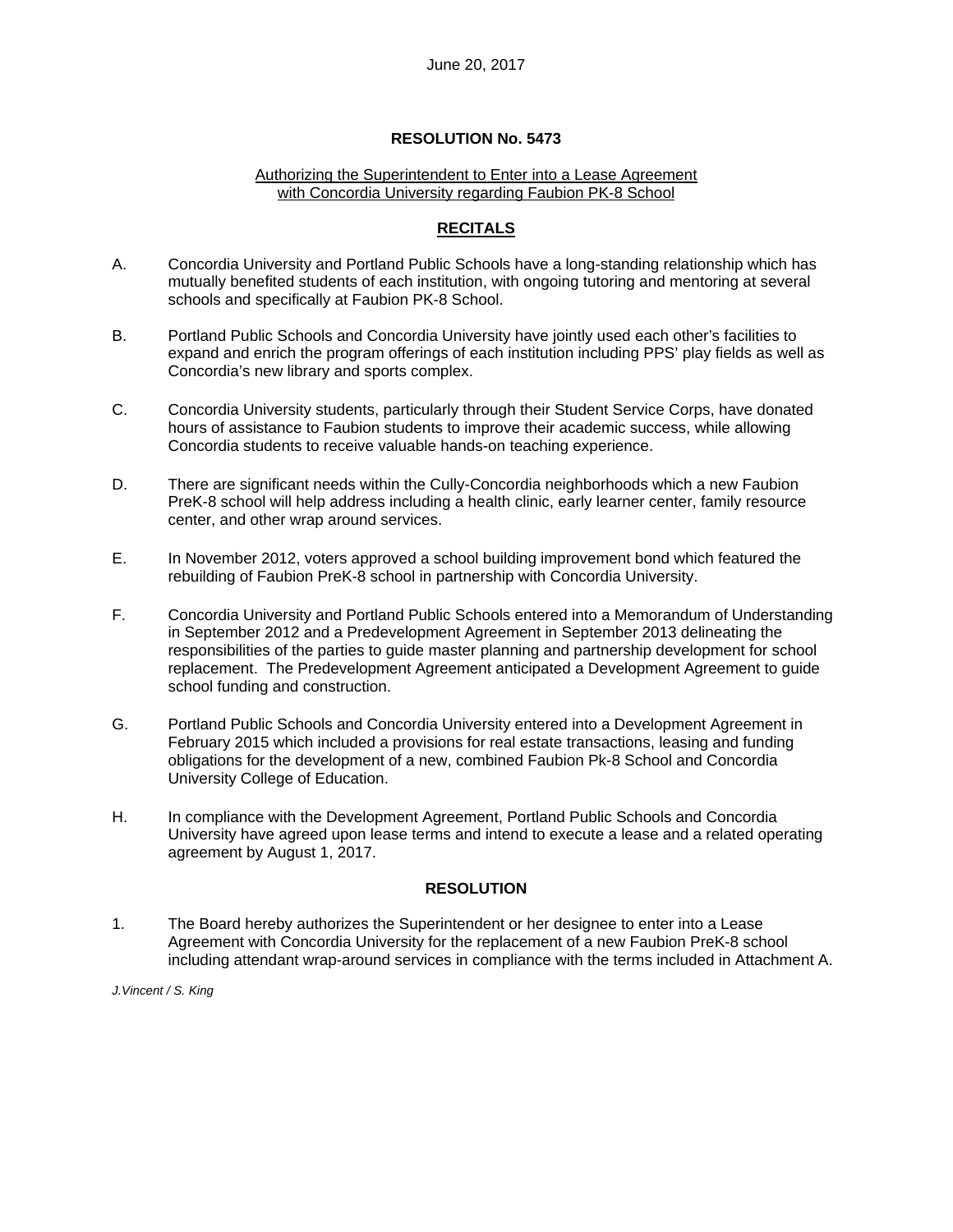## **Attachment A**

## **Lease Terms between Portland Public Schools and Concordia University for Fabuion School**

General: The Faubion Development DDA contemplated a ninety-year (99) year \$1.00/year lease. This lease structure was a condition of several CU foundation donors who funded CU's \$15.51M portion of the Faubion Project (Project) costs and required a "fee simple like" ownership.

> CU will pay its proportionate share of the building operating and maintenance costs and set aside reserves to cover its proportionate share of required capital improvements over the term of the lease.

- Building SF: 134,187 SF Total (PPS 77,952 SF, Concordia 20,011, Common Area 36,224 SF)
- Tenant: Concordia University (CU).

Premises: 20,011 SF. CU shall have the exclusive use of Premises (including rooms within Faubion School proper) as shown and indicated on the attached Exhibit A.

> PPS shall have "shared use" of the Health and Wellness Center, the Food Club, and the Community Child Program and Partner Rooms within the CU Premises.

> CU shall have "shared use" of the L1 Reception, the L1 Conference Rooms, the L2 and L3 STEAM Classrooms, and the L2 Staff Lounge and Workroom within PPS Premises.

- Term of Lease: Ninety-nine (99) years, with one option to extend the lease an additional twentygive 25 years at a market value rent.
- Base Rent : The \$14.7M (total contribution less furniture, fixtures and equipment as of May 23, 2017) contribution to the Project's total cost of approximately \$48M will be considered prepaid rent. This contribution will be amortized over the 50 year useful life of the improvements. The final cost and contribution figures will be known in fall, 2017, after this lease is signed and will be reflected in a lease amendment.
- Permitted Use**:** The Premises and the Shared Spaces, shall be used for classrooms, educational purposes, and other related uses, such as health and wellness center, wrap around services (including but not limited to social services, parent education, and related services), food distribution center (free pantry and at-cost food club) and faculty offices, and for no other purpose without District's written consent. Those portions of the Premises that are embedded within PPS's portion of the Building shall not be used for any purpose other than for purposes directly pertaining to CU's School of Education.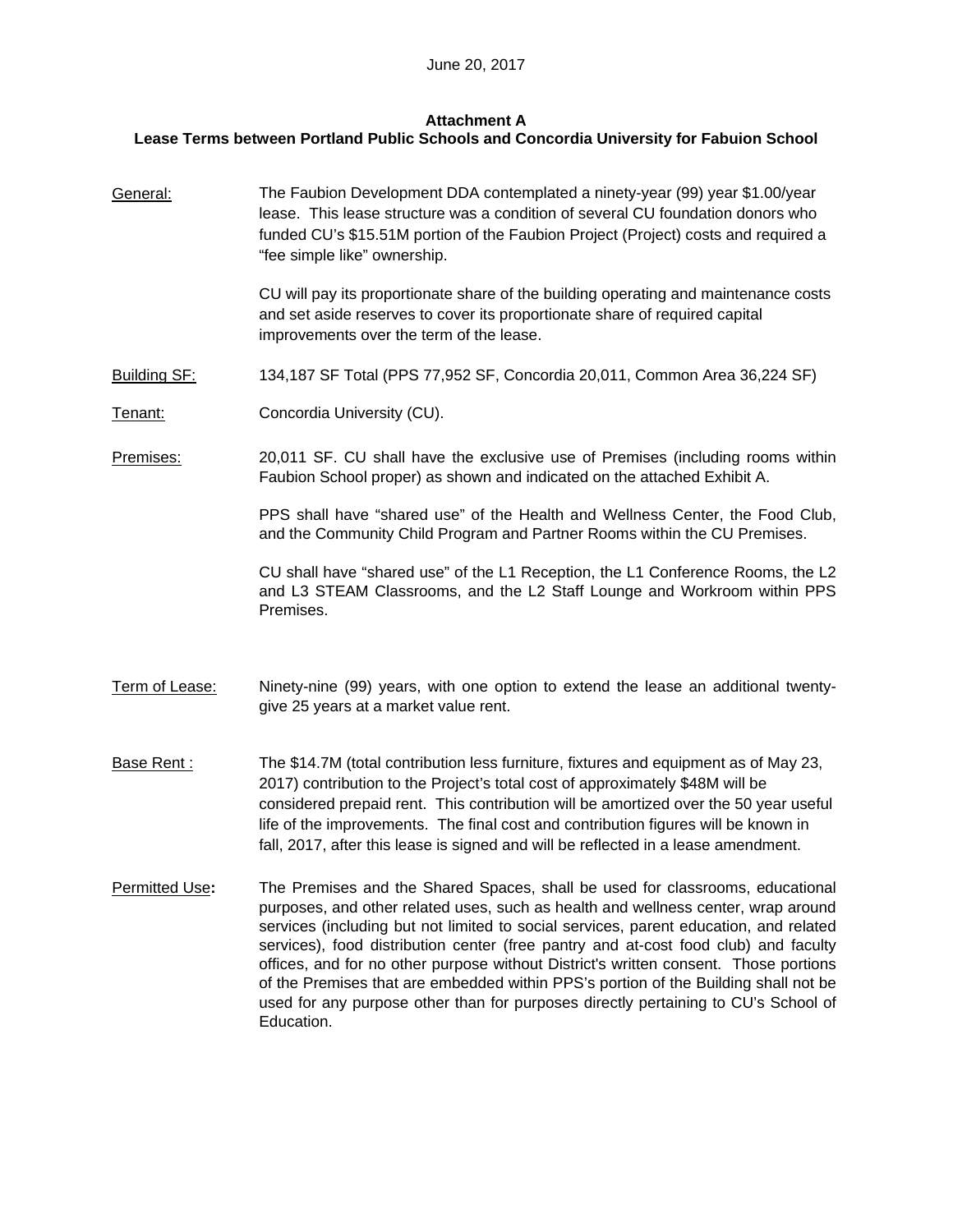- Parking: The parking lots during the lease term at the Property shall be used jointly by PPS and CU on a nonexclusive, unreserved, shared basis; provided that CU's use of the parking lots at the Property shall not unreasonably interfere with PPS's use thereof.
- Operating Costs: It is estimated that CU will pay approximately 20% of building operating costs depending on the intensity of use of shared spaces. Intensity of use calculations will be further clarified in the Operating Agreement.
- Major Repairs: It is estimated that CU will pay approximately 20% of major repairs.

Subletting:

Termination of

- Building Reserves: Per the DDA, PPS does not set aside building reserves, but this building will qualify for the CAR fund. CU is required to set aside funds for its portion of building reserves.
	- CU shall be allowed to sub-let its Premises to the service provider for the health and wellness center and the food club. It is anticipated that the initial service provide shall be Kaiser Permanente.

Lease Prior to 99 Years: Should the Lease be terminated for any reason other than termination by CU prior to the end of the 99 year term, CU shall be entitled to the unamortized portion of its contribution to the Project construction costs. Amortization will be based on a 50 year schedule.

CU and PPS Board Approval: The lease is contingent upon approval from the CU Board of Directors and PPS Board. The operating agreement will be approved by the Superintendent of his/her designee.

Condominium Conversion: CU also retains the right, at its sole cost, to initiate a condominium conversion of the Project within fifty (50) years of the completion of the Project.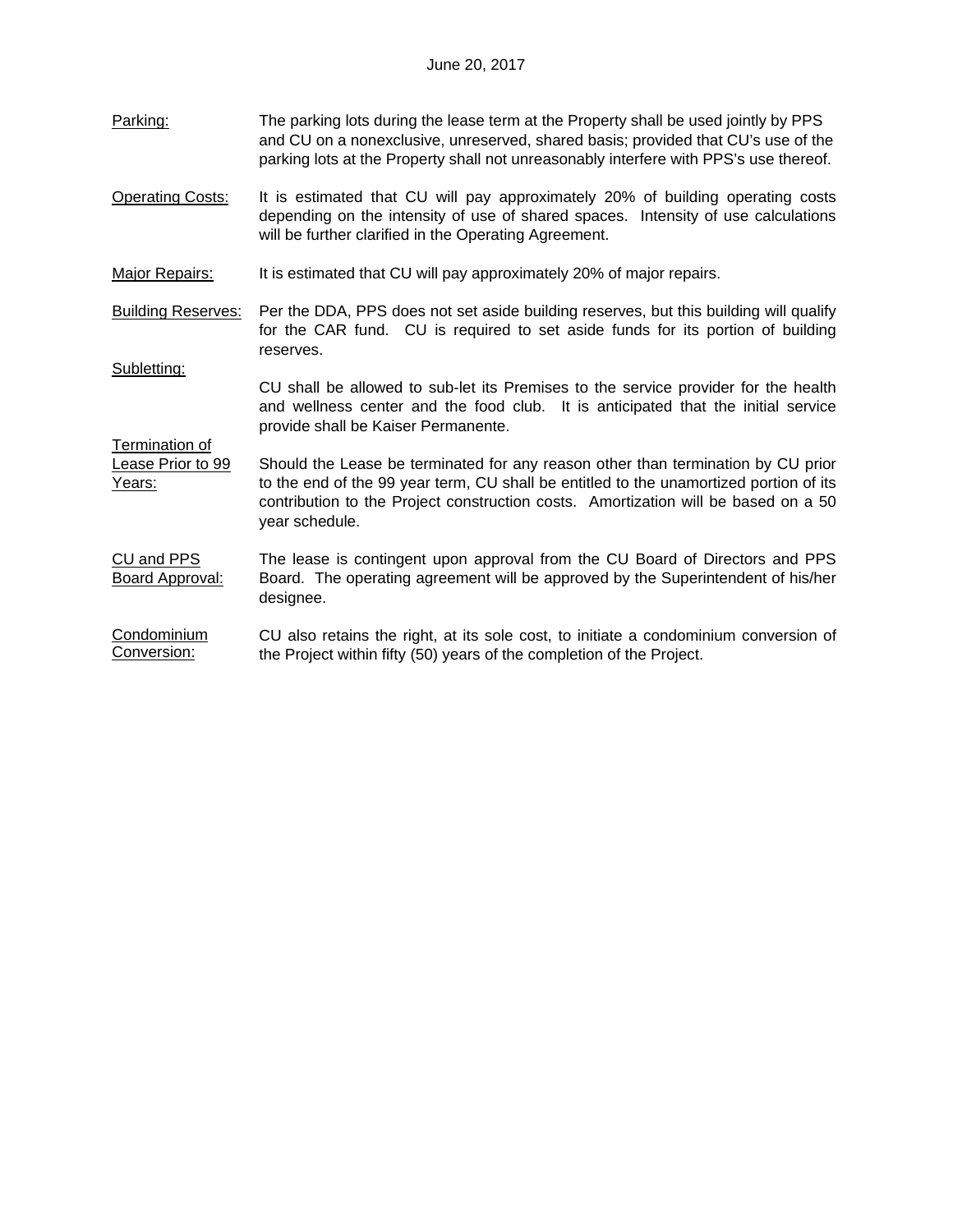#### Authorizing the Superintendent to appoint Board of Directors for the New Columbia Youth Center Condominium Association (Rosa Parks School)

#### **RECITALS**

- A. Portland Public Schools ("PPS") entered into a lease/option to purchase agreement pursuant to Board of Education Resolution No. 3566, October 10, 2005, which provided for construction of Rosa Parks School utilizing New Market Tax Credits and other resources.
- B. As part of the New Markets Tax Credits financial structure, the school was owned by the New Columbia Community Campus Corporation (N4C).
- C. N4C sold the school to the New Columbia Youth Center Condominium (Condominium), to be jointly owned by PPS and the Boys & Girls Club (B&G Club) pursuant to Board of Education Resolution No. 4657, October 15, 2012.
- D. The Condominium Declaration and Plat details three units: Unit One is the B&G Club, Unit Two is the Ancillary School Unit and Unit Three is the School Unit. PPS owns both Units Two and Three.
- E. The financial management and operation of the Condominium is controlled by the New Columbia Youth Center Condominium Association (Association) and managed by a Board of Directors, which allows one director per Unit.
- F. PPS became a member of the Association and the Board of Education appointed David Wynde, Deputy Chief Financial Officer and Sara King, Director of Planning and Asset Management to serve on the Board of Directors of the Association and granted them authority to take action in such capacity as they deem prudent to accomplish the goals of PPS.
- G. Mr. Wynde's seat is currently vacant and as staff and positions change over time, thereby creating potential delay in Condominium board business, the Superintendent is requesting authorization to appoint board directors for the Condominium Association.

#### **RESOLUTION**

1. The Board of Education authorizes the Superintendent to appoint the Board of Directors of the New Columbia Youth Center Condominium Association to represent the interests of Portland Public Schools.

*J. Vincent/S. King*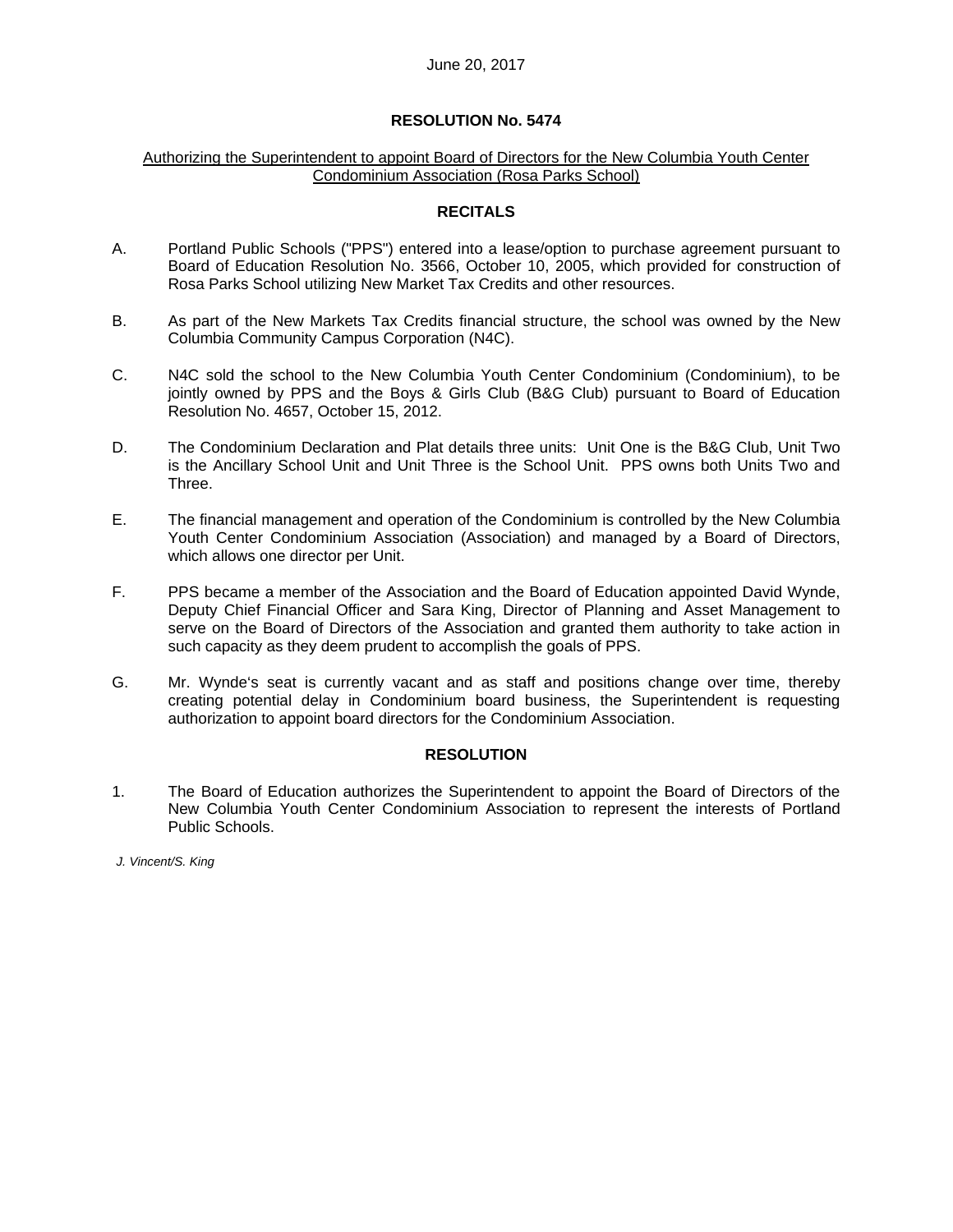#### A Resolution of Multnomah County School District No. 1J, Multnomah County, Oregon, Calling for Amending Portland Public Schools Capital Construction Bond Citizen Accountability Committee

### **RECITALS**

- A. On February 28<sup>th</sup>, 2017 the Board resolved to refer a bond ballot measure for the May 16th, 2017, general election.
- B. The Superintendent filed the proposed ballot measure (Measure 26-193) and explanatory statement to the Multnomah County Elections Office on March 9, 2017.
- C. Measure 26-193 requires citizen accountability, oversight, and annual audits of bond projects and expenditures. As such, the Board authorized the Superintendent to
	- 1. Amend the current Portland Public Schools Capital Construction Bond Citizen Accountability Committee Charter ("Charter") to include language regarding the 2017 Capital Construction Bond program, and
	- 2. Empower the Committee to assist the Board in monitoring the planning and progress of the 2017 Capital Construction Bond program.

#### **RESOLUTION**

- 1. The Board hereby adopts the amended Charter to establish the Committee and its charge for the 2017 Capital Construction Bond program.
- 2. The Committee is comprised of six members and a chairperson as described in the Charter.
- 3. The Board directs the Superintendent, staff, and designated project consultants to provide support to the Committee as described in its Charter.

*J. Vincent / D. Jung*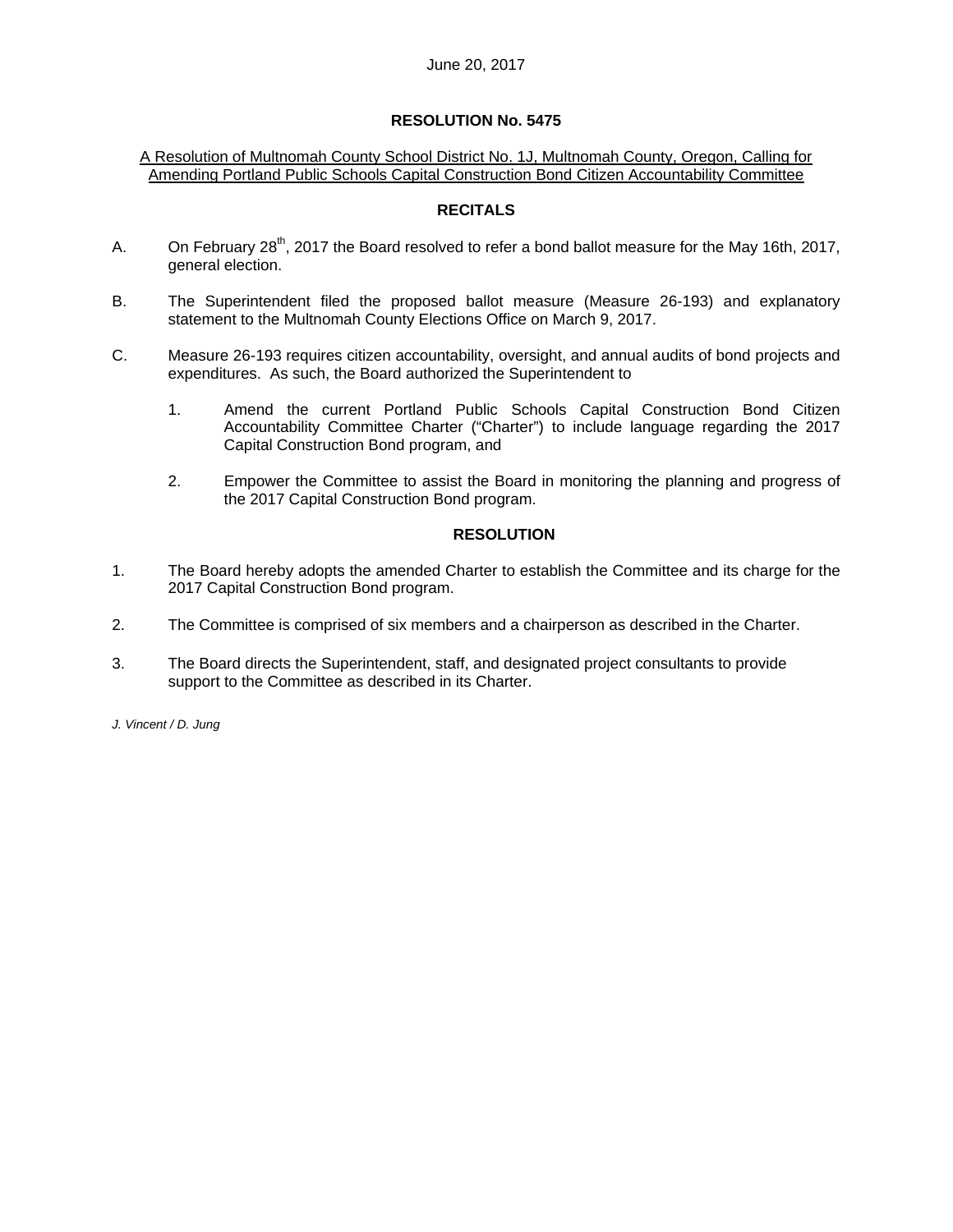#### Tentative Calendar of Regular Board Meetings School Year 2017-2018

#### **RESOLUTION**

 The Board of Education hereby adopts the below tentative calendar as its schedule of Regular Board Meetings for the upcoming 2017-2018 school year.

This calendar will be reviewed with the new Board of Education after July 1, 2017.

#### **Portland Public Schools BOARD OF EDUCATION Schedule of Regular Meetings 2017-2018 School Year**

Board meetings are held at 501 North Dixon Street, Portland, Oregon, 97227, and begin at 6:00pm on Tuesdays unless otherwise noted.

| July 11, 2017      | January 9, 2018   |
|--------------------|-------------------|
| August 1, 2017     | January 23, 2018  |
| August 29, 2017    | February 13, 2018 |
| September 12, 2017 | February 27, 2018 |
| September 26, 2017 | March 6, 2018     |
| October 3, 2017    | March 20, 2018    |
| October 24, 2017   | April 10, 2018    |
| November 14, 2017  | April 24, 2018    |
| November 28, 2017  | May 8, 2018       |
| December 5, 2017   | May 22, 2018      |
| December 19, 2017  | June 19, 2018     |
|                    | June 26, 2018     |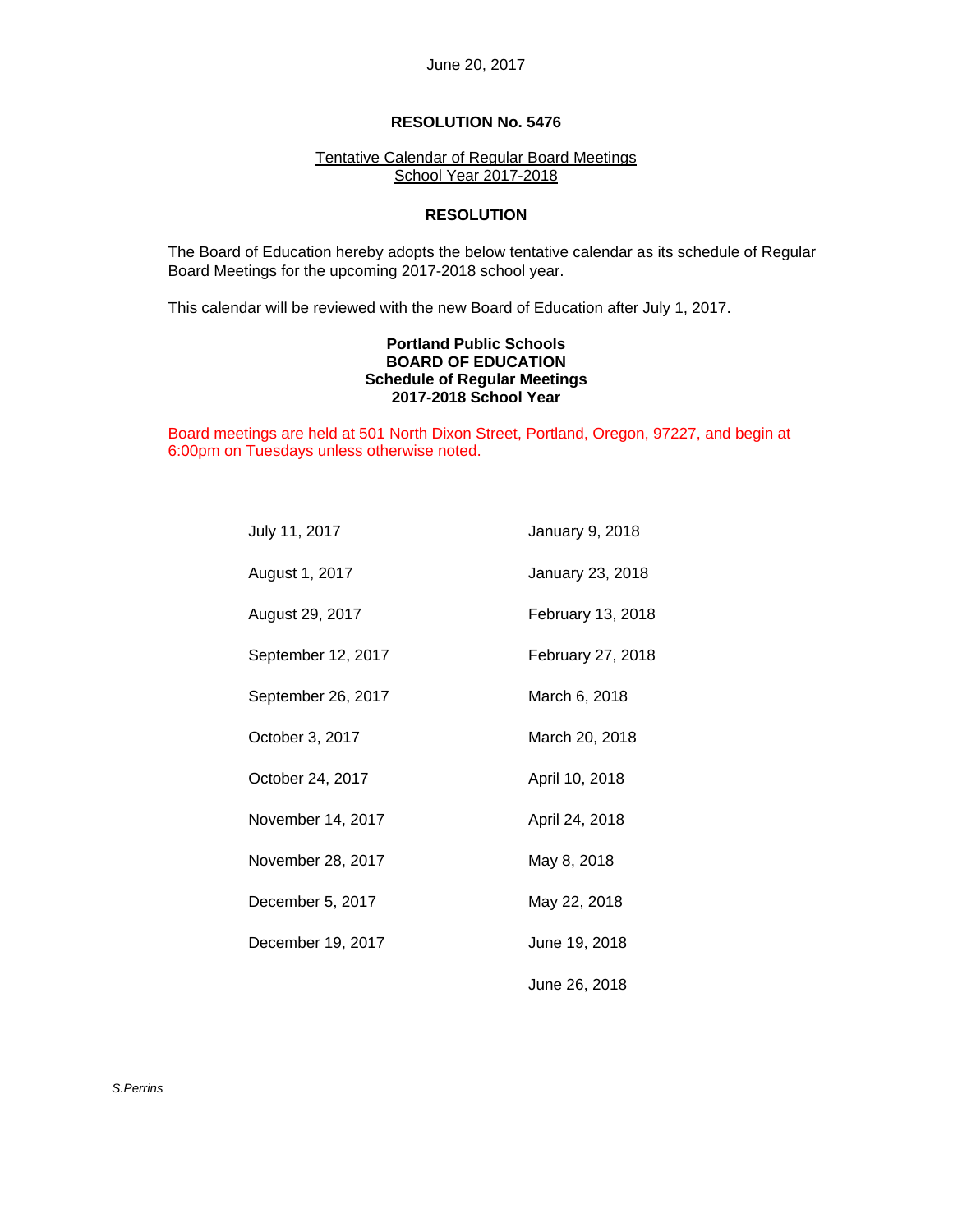#### Approval of Head Start Recommendations and Reports Process

## **RECITALS**

- A. Federal requirements call for the Governing Board of a Head Start Program to approve recommendations and reports for the Program.
- B. The Board of Directors for Portland Public Schools serves as the Governing Board for the PPS Head Start Program.

## **RESOLUTION**

The Board of Directors for Portland Public Schools, School District No. 1J, Multnomah County, Oregon, approves the following Head Start recommendations and reports:

- Results and Benefits of Self-Assessment Recommendations, 2016-17
- Self-Assessment and Recommendations 2017-18
- Community Needs Assessment, May 2017
- School Readiness Goals
- 5-Year Program Goals, 2017-18
- Budget Planning and Recommendations
- Selection Criteria for Head Start Enrollment 2017-18
- PPS Head Start Program Options 2017-18
- Internal Dispute Resolution Policy and Procedure
- Corrective Action Plan in response to District Single Audit

*D. Berry* 

### **RESOLUTION No. 5478**

#### Service Payments

The Board of Education approves the following service payments:

| Payee                                       | <b>Description</b> | <b>Period</b> | Amount      |
|---------------------------------------------|--------------------|---------------|-------------|
| Council of Great City Schools   Annual Dues |                    | 2017-2018     | \$37,868.00 |

*S.Perrins* 

#### **RESOLUTION No. 5479**

#### Minutes

The following minutes are offered for adoption:

June 13, 2017